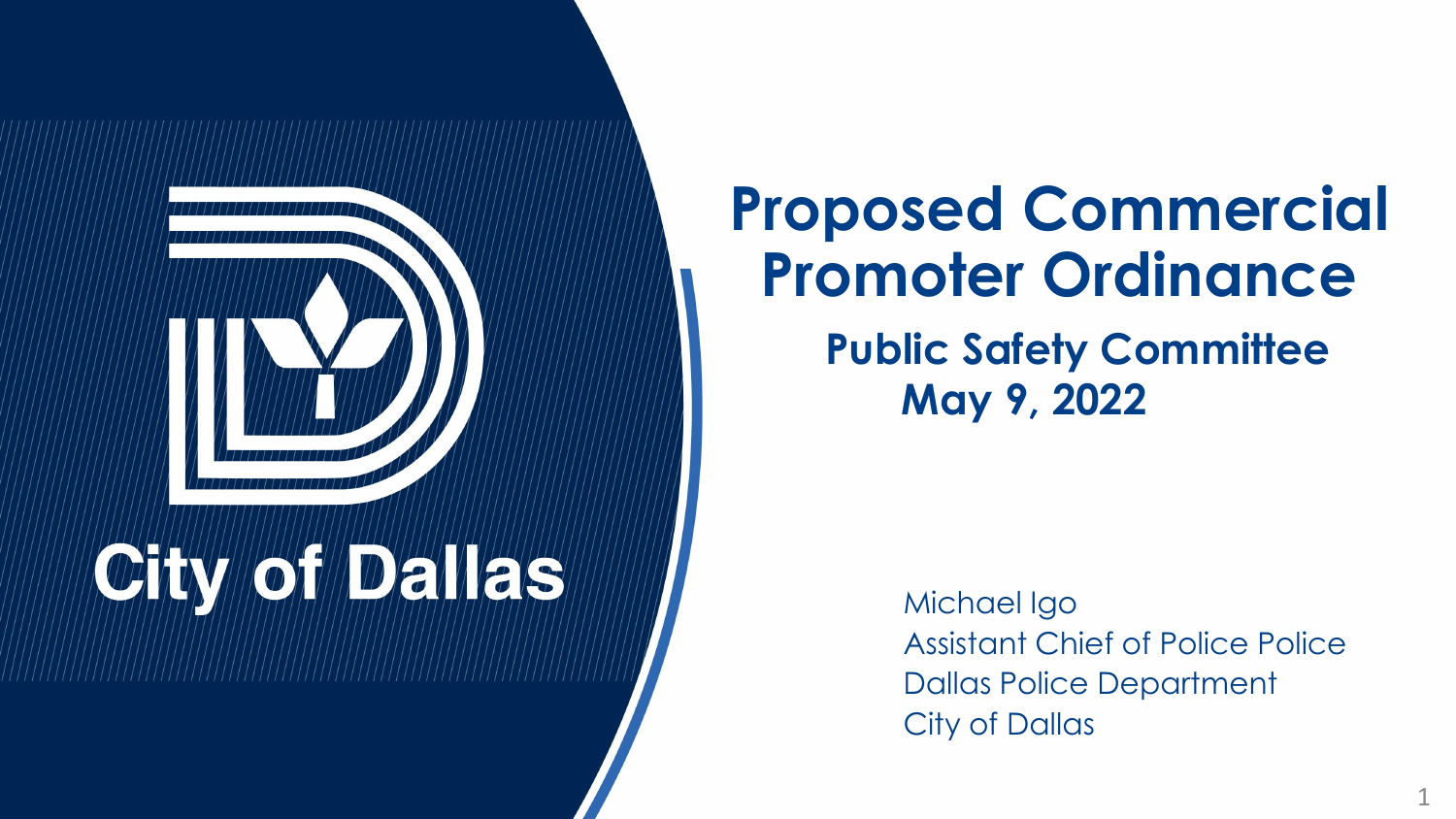

# **Commercial Promoter Ordinance (CPO)**

- Background/History
- Purpose
- CPO Definitions/Requirements
- Special Event Permitting Chapter 42A
- CPO Emergency Response Cost Recovery
- CPO Offenses/Penalty
- Next Steps



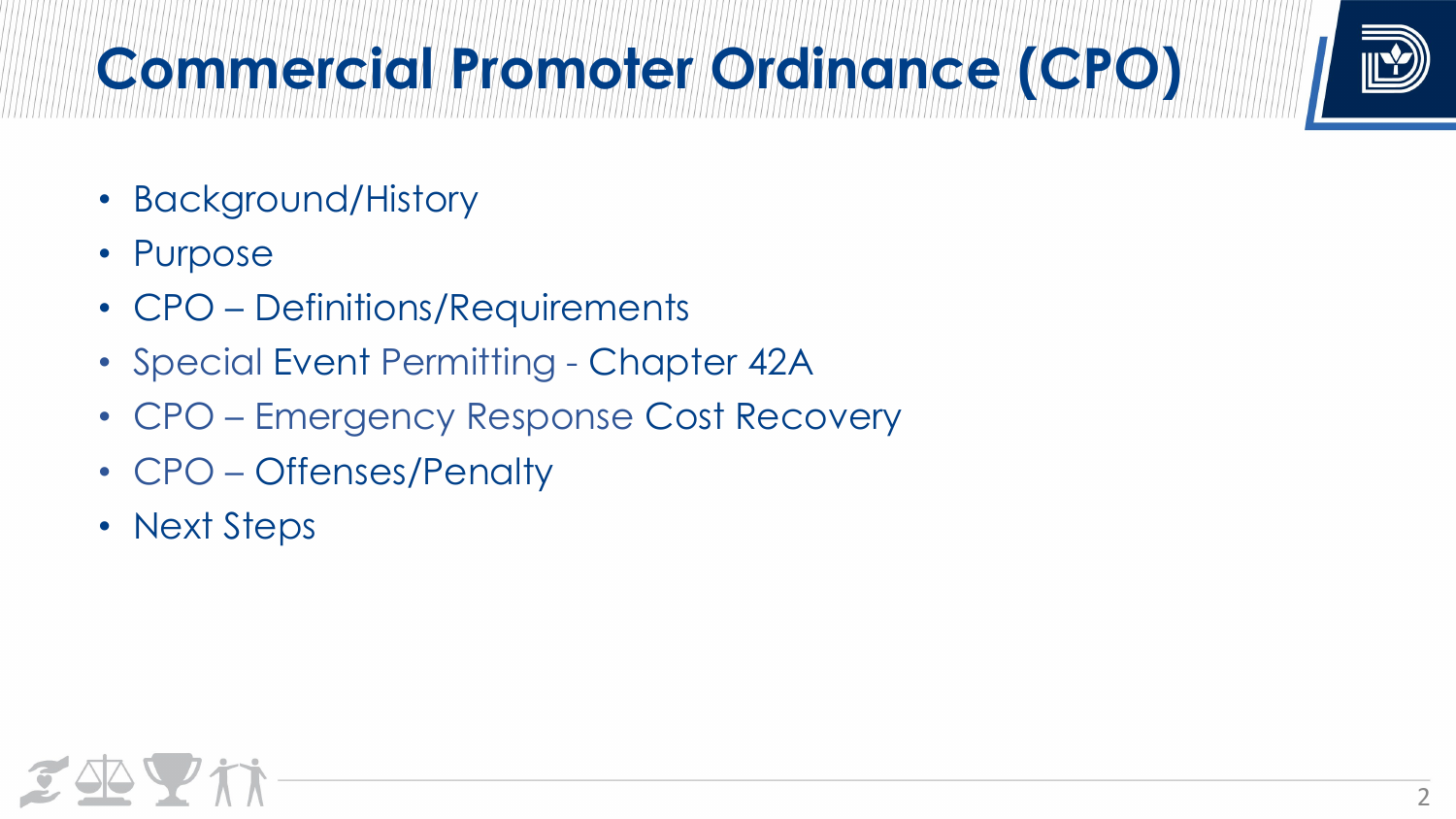# **Bokgkonownew Milsitomy**



- Increase in frequency of commercially promoted events.
- Lack of crowd management or crowd control.
- Inadequate or no security or safety plans.
- Documented occurrences of violent crime.
- Disregard for public safety.
- Unreasonably exhausts public safety resources.

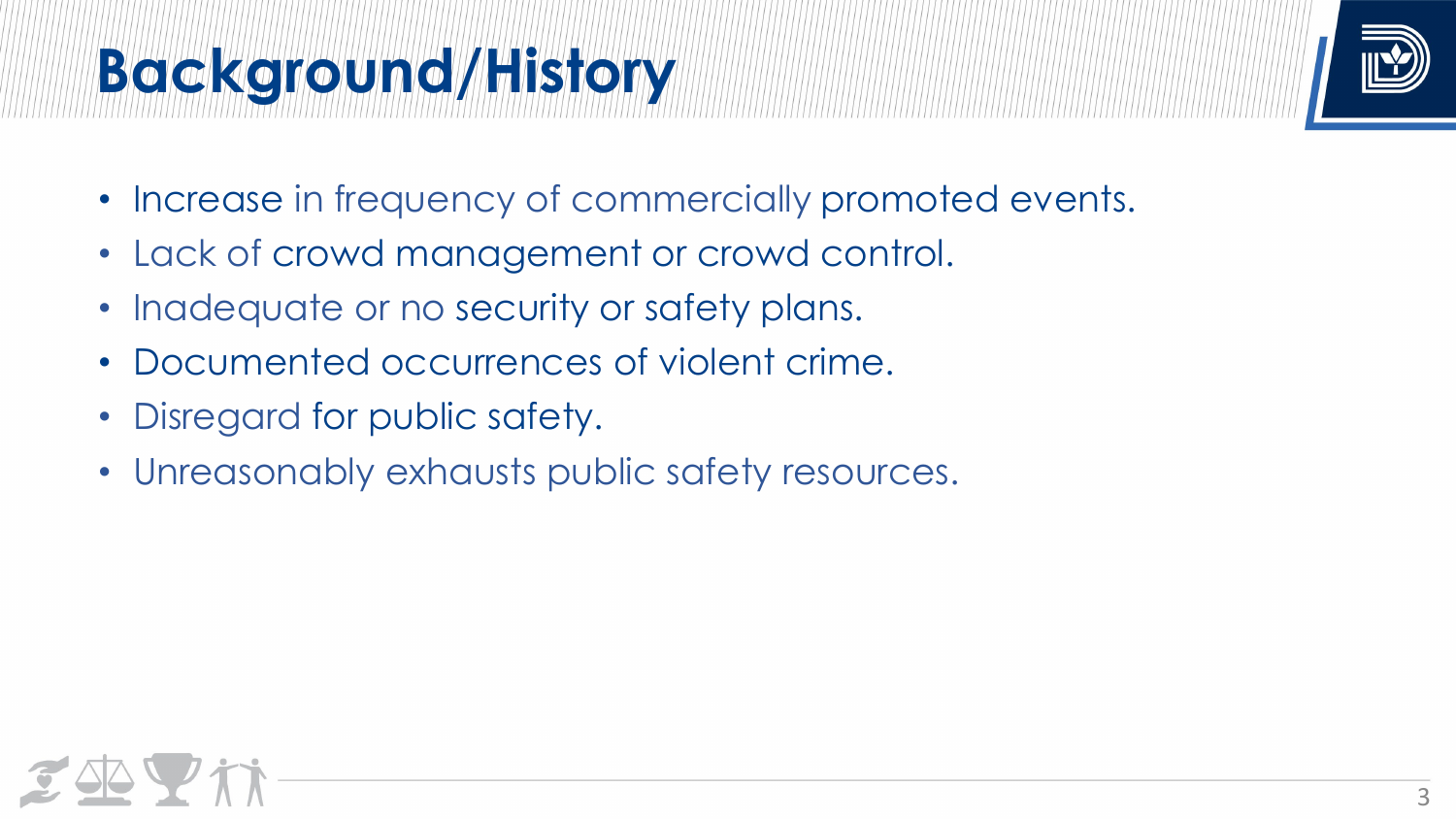#### **Prunpose**



• Establish standards for commercially promoted events that are not otherwise permitted events, to provide protection for attendees and the public and reduce the unreasonable use of public safety resources.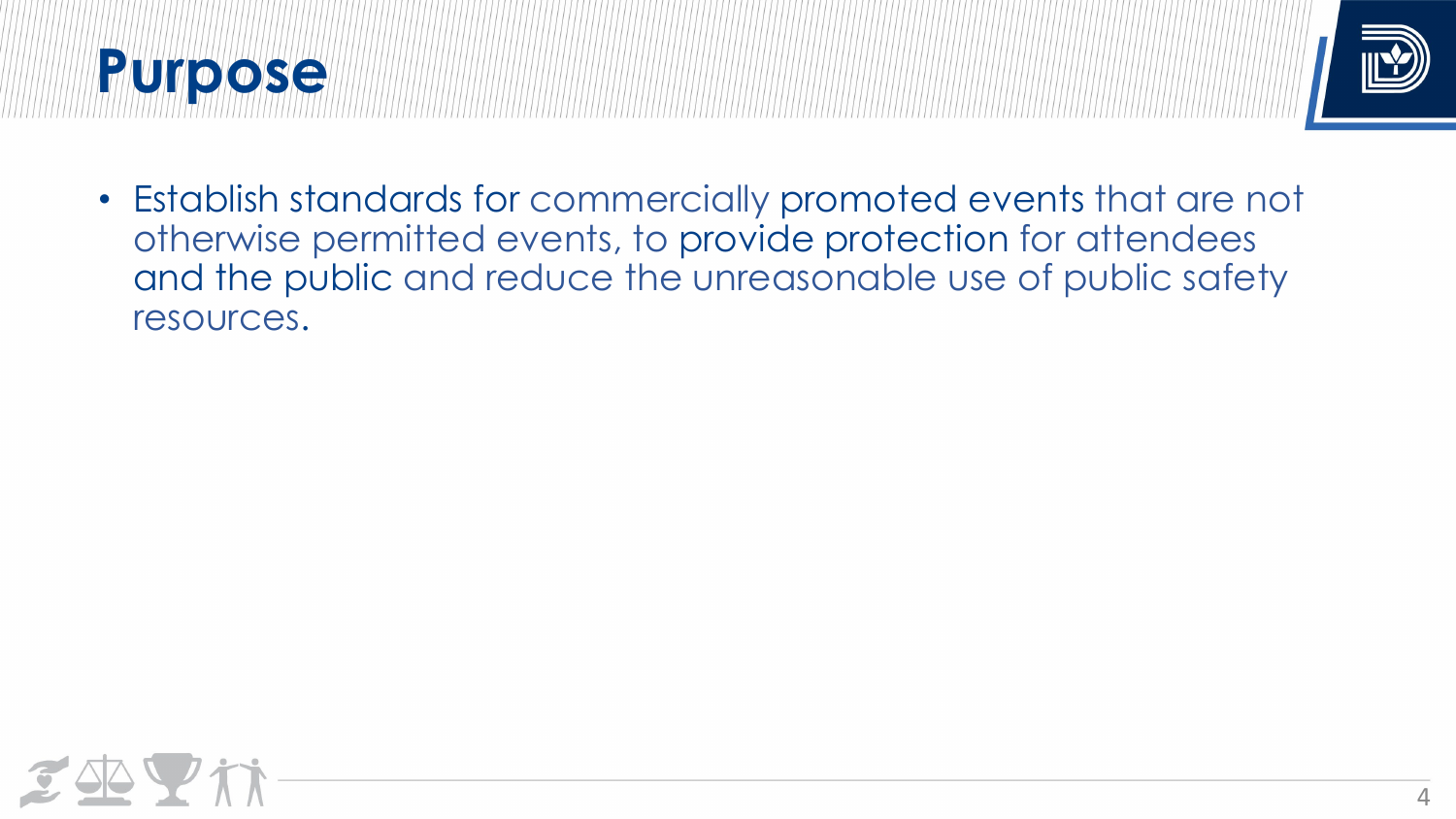## **Definitions**



- Commercial Promoter Person engaged in commercial promotion.
- Commercial Promotion Advertisement by any means for a promoted event other than a **permitted event**.
- Promoted Event Indoor event, with an occupancy over <u>equal</u>, or outdoor event of a public nature that is not a permitted event.
	- Music shows, concerts, outdoor activities, theatrical or other performances.
	- Fees charged to vendors or public for admission or participation.
- Venue Operator Person with control over a location and property where the action or event occurs.
- **Permitted Event** Any event that:
	- Requires a special event permit or is issued special event permit under Chapter 42A;
	- Occurs on city-owned property or at a city-owned facility with the city's permission; or
	- Occurs in a location with a valid specific use permit and a certificate of occupancy for a use that allows the event.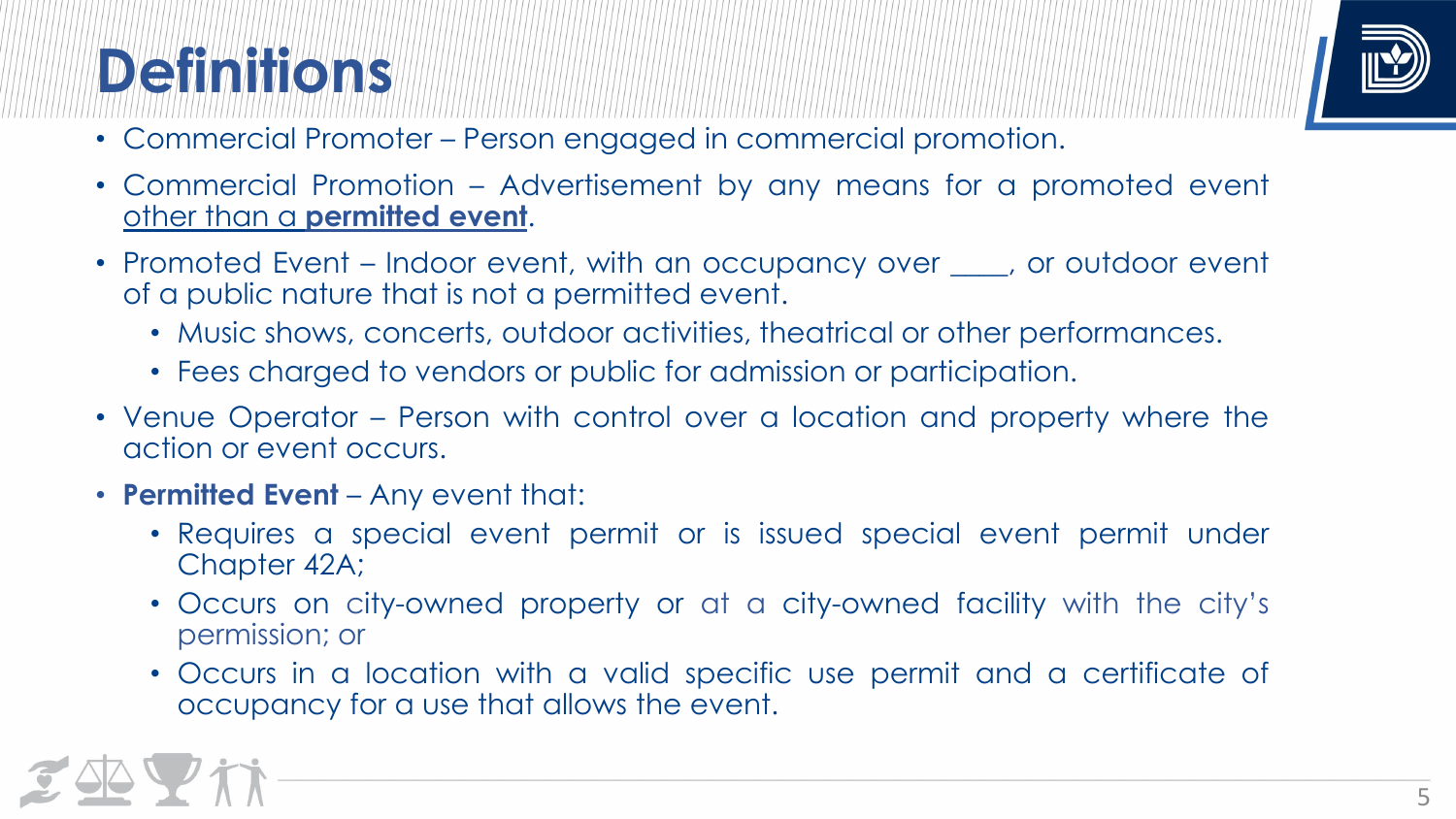

#### **ISpecient Permitting - Actor 42A**



- SPECIAL EVENT means a temporary outdoor gathering, with an expected total attendance greater than 100, which involves one or more of the following on private or public property where otherwise prohibited by ordinance:
	- Closing or restricting of a public street lane, alley, or sidewalk;
	- Restricting access to public property;
	- Sale of merchandise, food, alcohol, or other beverages where otherwise not permitted as a neighborhood market or by an annual Dallas Farmers Market farmers market permit;
	- Erection of a tent larger than 399 square feet in area or erection of multiple tents with a cumulative area of over 399 square feet;
	- Installation of a temporary stage, bandshell, outdoor projection technology, trailer, van, grandstand, bleachers, or portable toilets for public use;
	- Use of city hall plaza;
	- A run, walk, ride, or special event parade;
	- Placement of temporary no parking, directional, oversized, or identification signs or banners in connection with an event that are placed in or over a public right-of-way, or on private property where otherwise prohibited by ordinance; or
	- Clean zone enforcement.

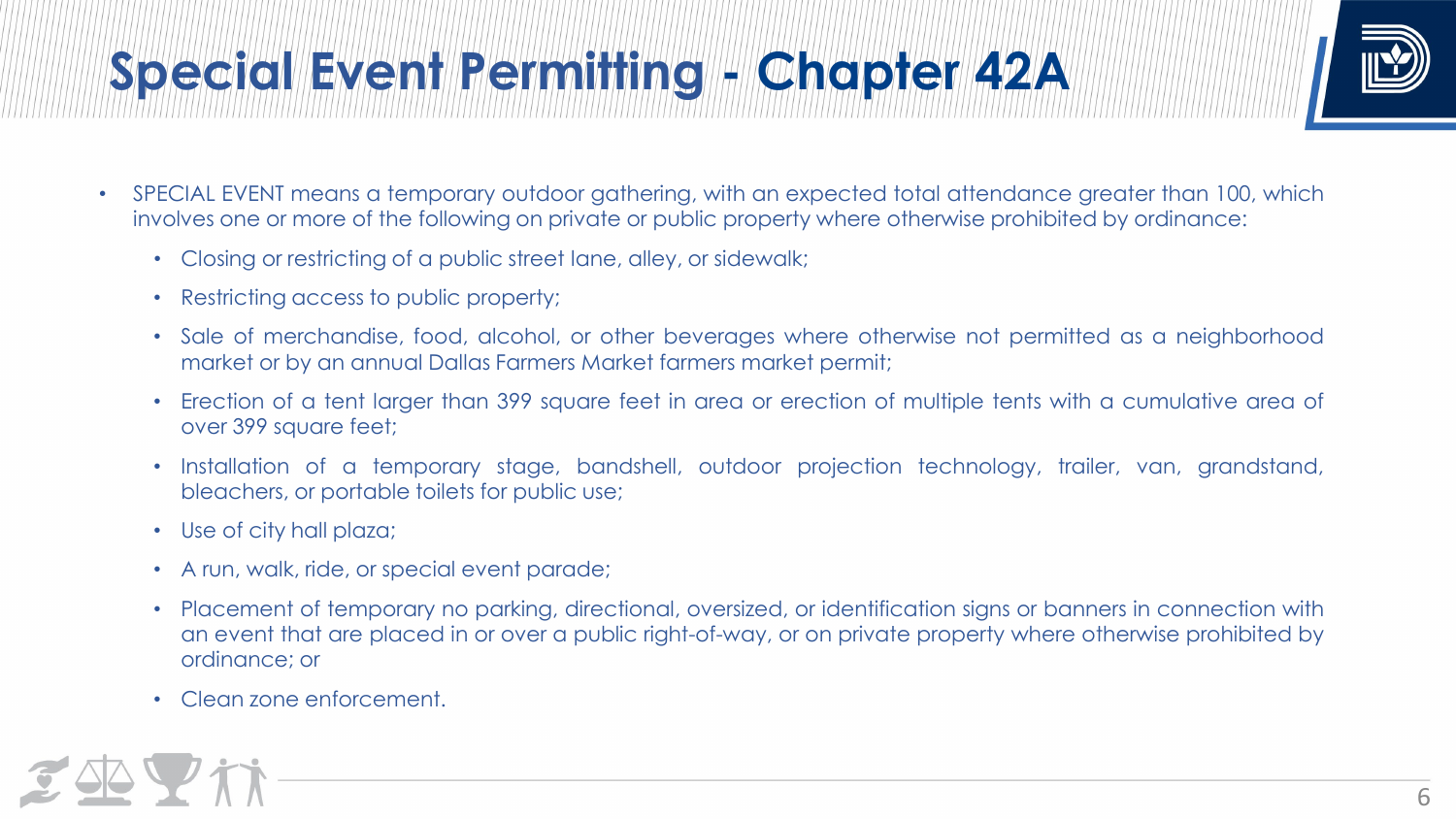#### **Permit application received from applicant OSE reviews application and assesses fee Public safety review by DPD Special Event Unit of draft permit Preliminary Letter to applicant identifies the city's requirements to applicant to host event Client provides required documentation Special Event Permit Process Permit Issued City departments + applicable external stakeholders review and approve/deny draft permit OSE Event Coordinator prepares draft permit based on application submitted**

**Applications are required a minimum of either: days (no street closures); days (static street closure); or days (moving event) in advance of event date.**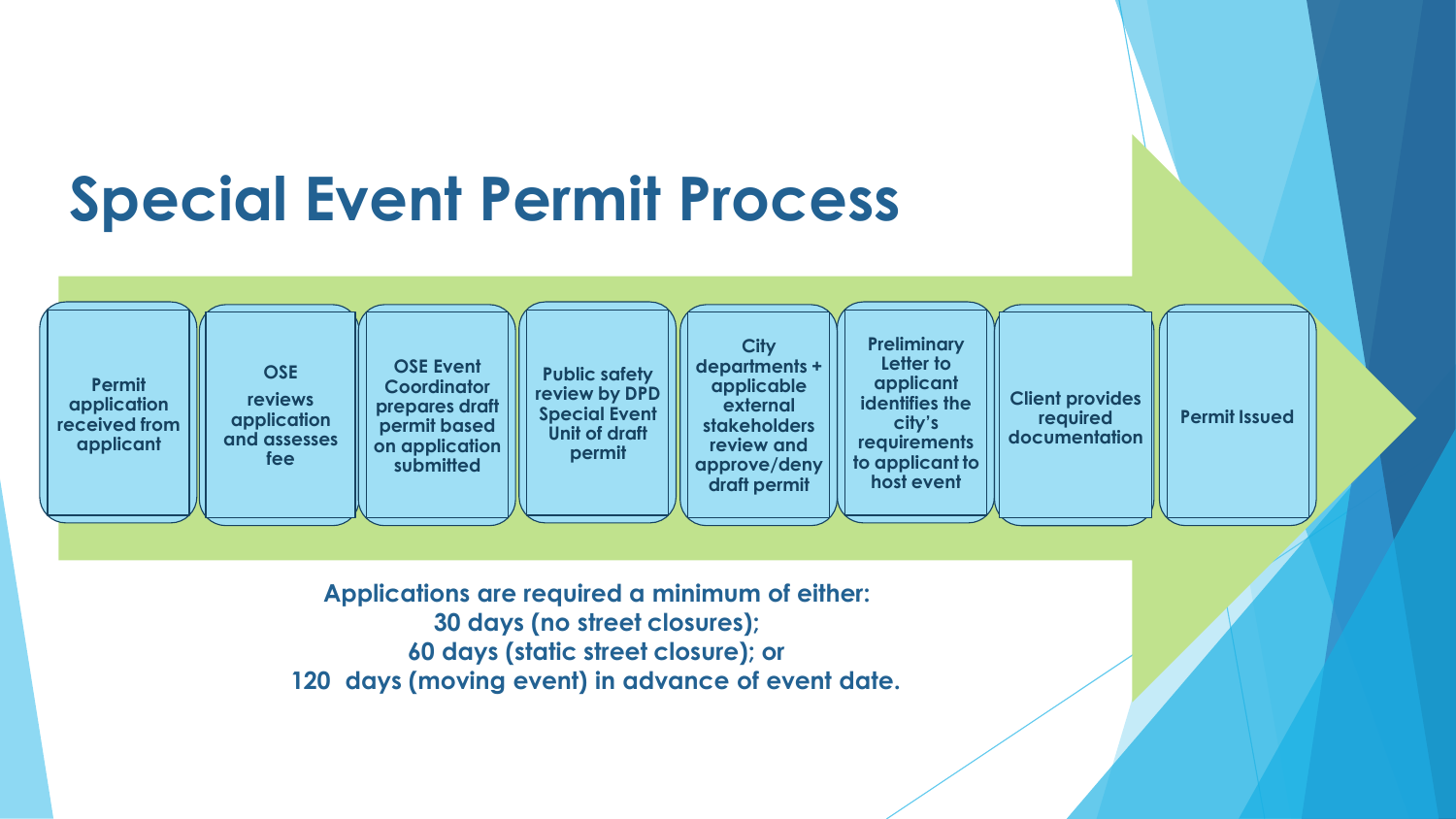#### **Proposed Ordinance Requirements**

- Must register with the City as a Commercial Promoter
	- Registration expires after two years.
	- Registration fee is required.
- Safety Plan required Promoted events must include an approved safety plan.
	- General Safety Plan Serves as the safety plan for promoted events at the venue specified in the plan.
		- Must be signed by the commercial promoter, venue operator, and property owner.
	- Event-Specific Safety Plan Required when a venue does not have a General Safety plan on file or if a promoted event type deviates from the General Safety plan on file.
		- May only serve as safety plan for promoted event specified by date, time, and location.
		- Must be signed by commercial promoter, venue operator, and property owner.
- Safety Plan requirements are listed in the ordinance (description of event, expected attendance, crowd management, security management, medical & first aid, TABC information, etc.).



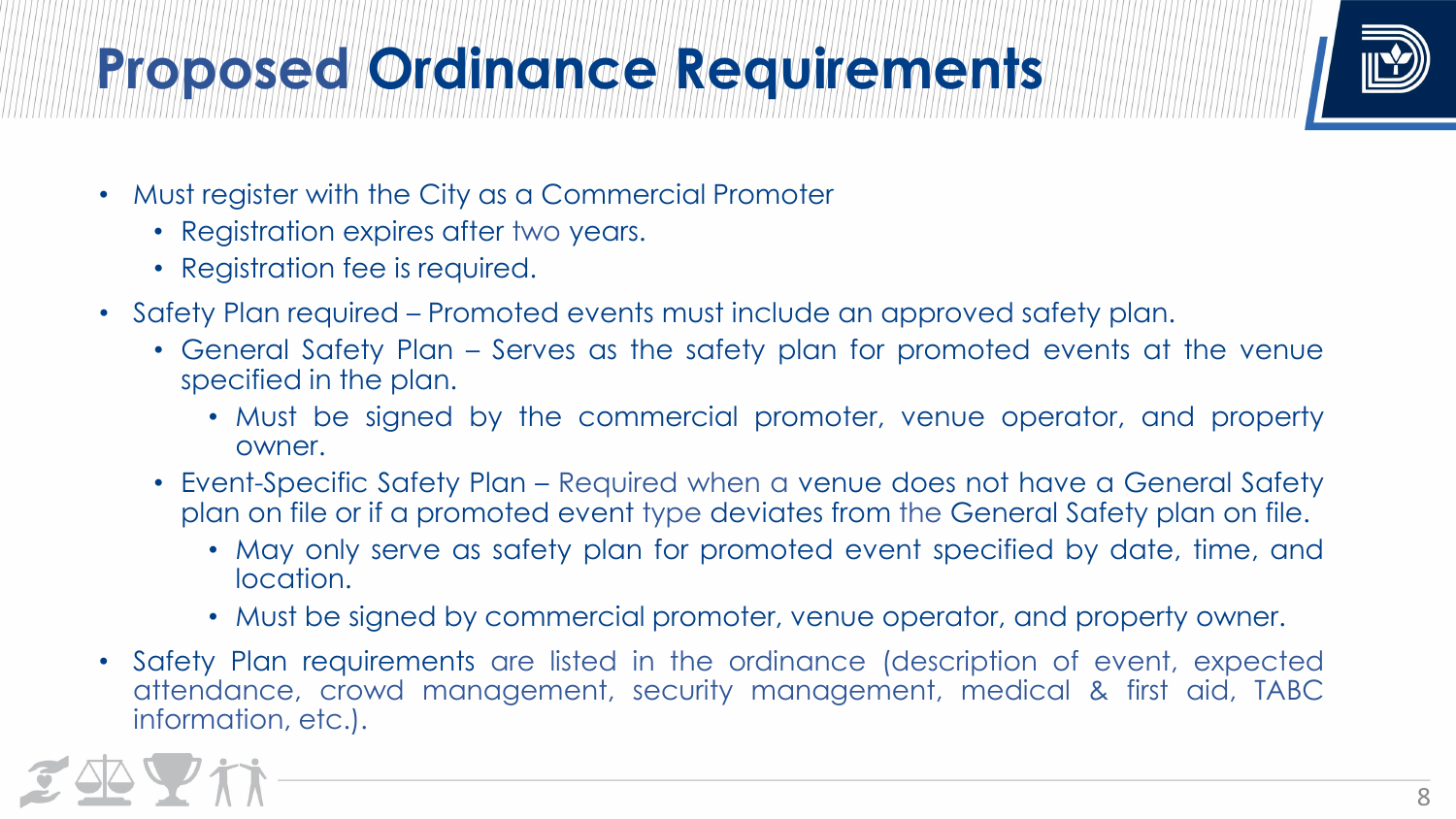

#### **Emergency Response Cost Recovery**



- Protect the City from financial burdens resulting from an emergency response to promoted events that violate the ordinance.
	- Includes police, fire, paramedics, or any other agent of the City.
- Responsible Party
	- Any person responsible for a promoted event that did not register as a commercial promoter.
	- Any person responsible for a promoted event as a registered commercial promoter without an approved safety plan.
	- Person owns a property where the emergency response is necessary if the promoted event occurred and was not in compliance with the ordinance.
- City representatives are responsible for tracking of all costs during emergency response.

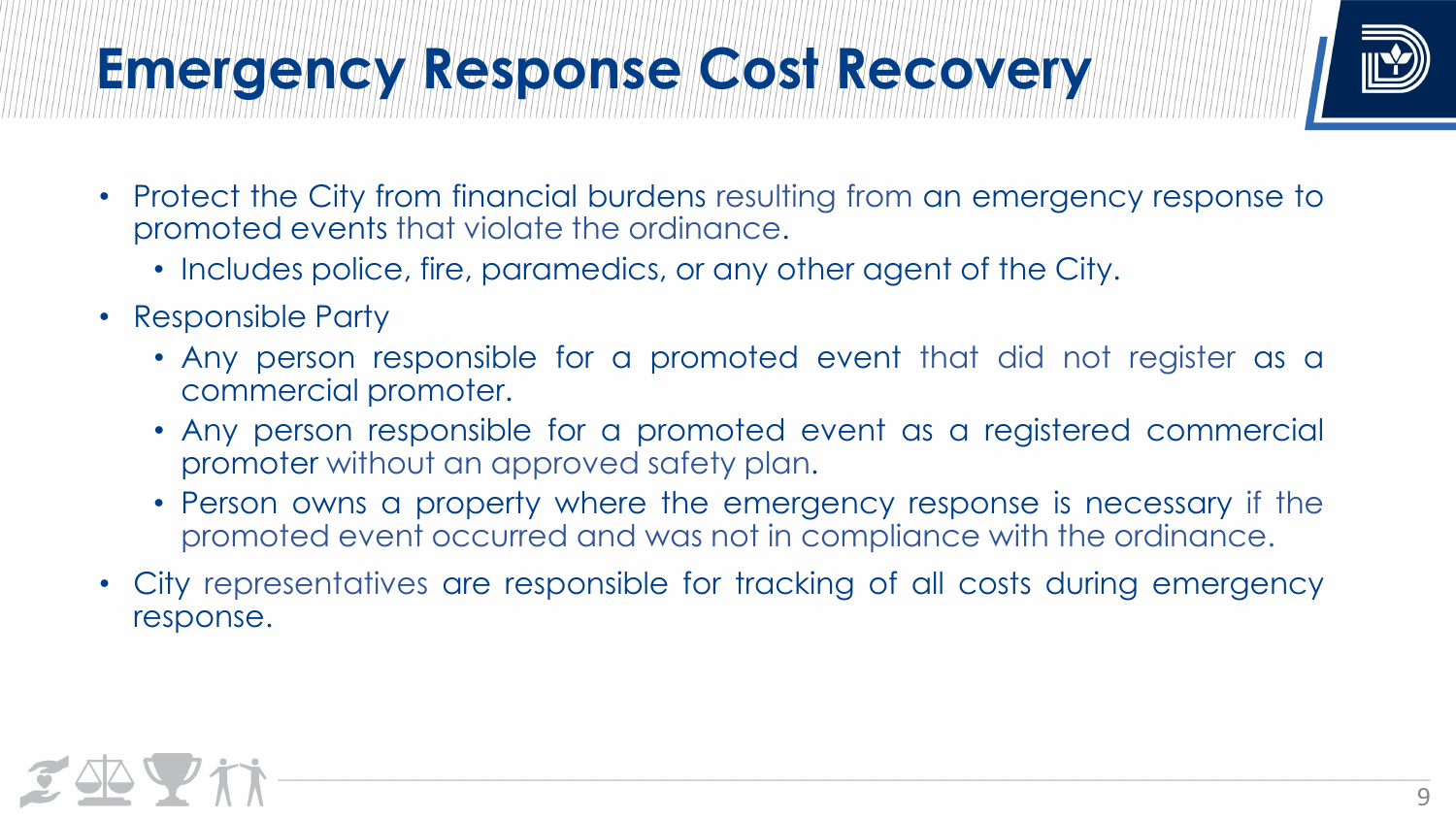# **Offenses to no their repart in the strong of the strong for the strong for the strong for the strong for the str**

- Offenses Person commits an offense if they violate any of the provisions of the ordinance, including:
	- Promoting or conducting a promoted event if not registered as a commercial promoter.
	- Registration fee was not paid.
	- Safety plan violated or not provided.
- Penalties (considering a tiered approach for 1<sup>st</sup> offense, 2<sup>nd</sup> offense, etc.)
	- \$2,000 for a violation of this ordinance or requirement of permit governing fire safety, zoning, or public health and sanitation.
	- \$500 for all other violations of the ordinance.
- Proposed amendment to make violation of this ordinance subject to enforcement under the Habitual Nuisance Property Ordinance.



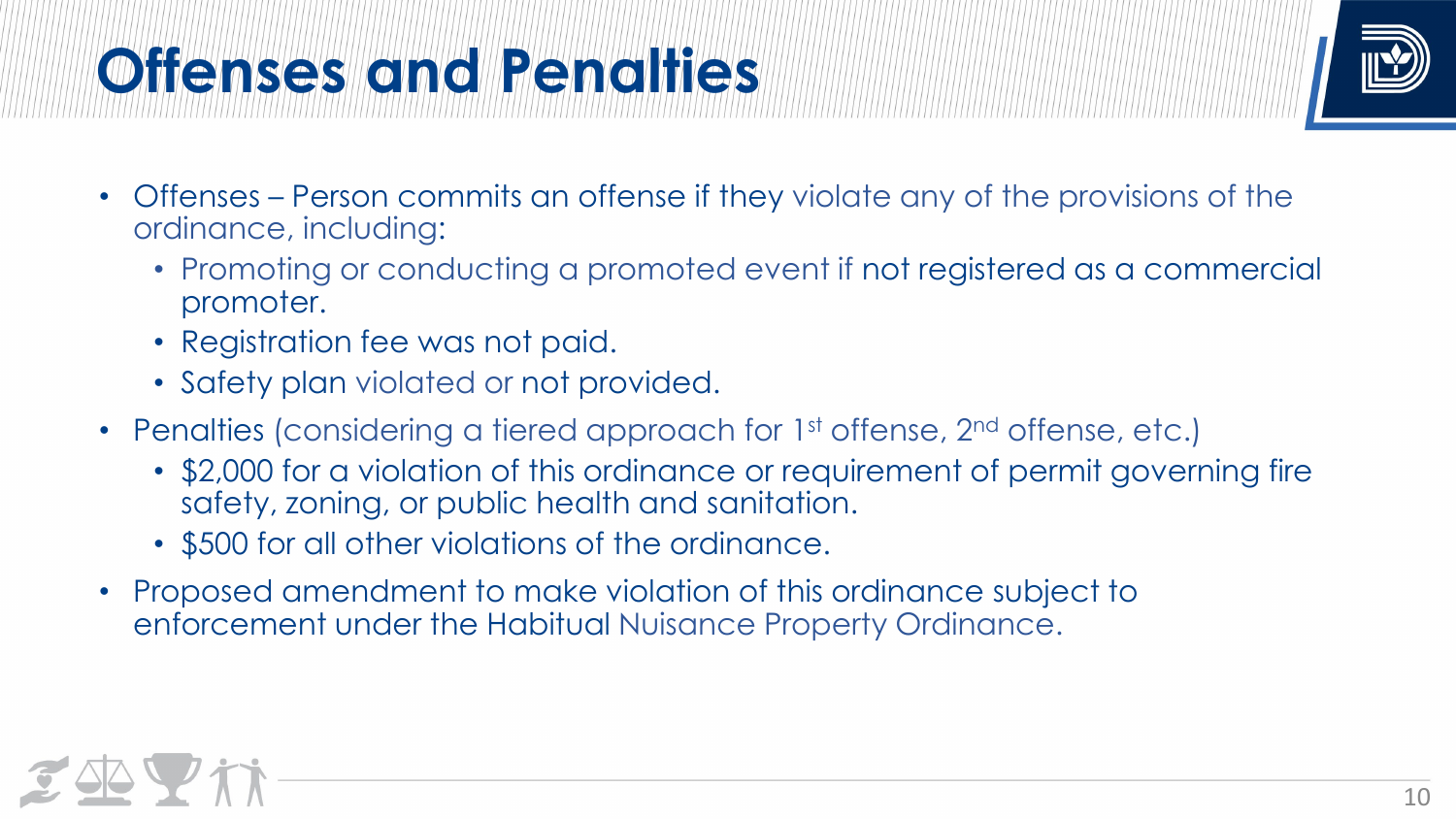# **Next Steps**



#### Receive feedback from:

- Public Safety Committee
	- o Special Called Meeting May 17, 2022.
- Entertainment Industry.
- Community.